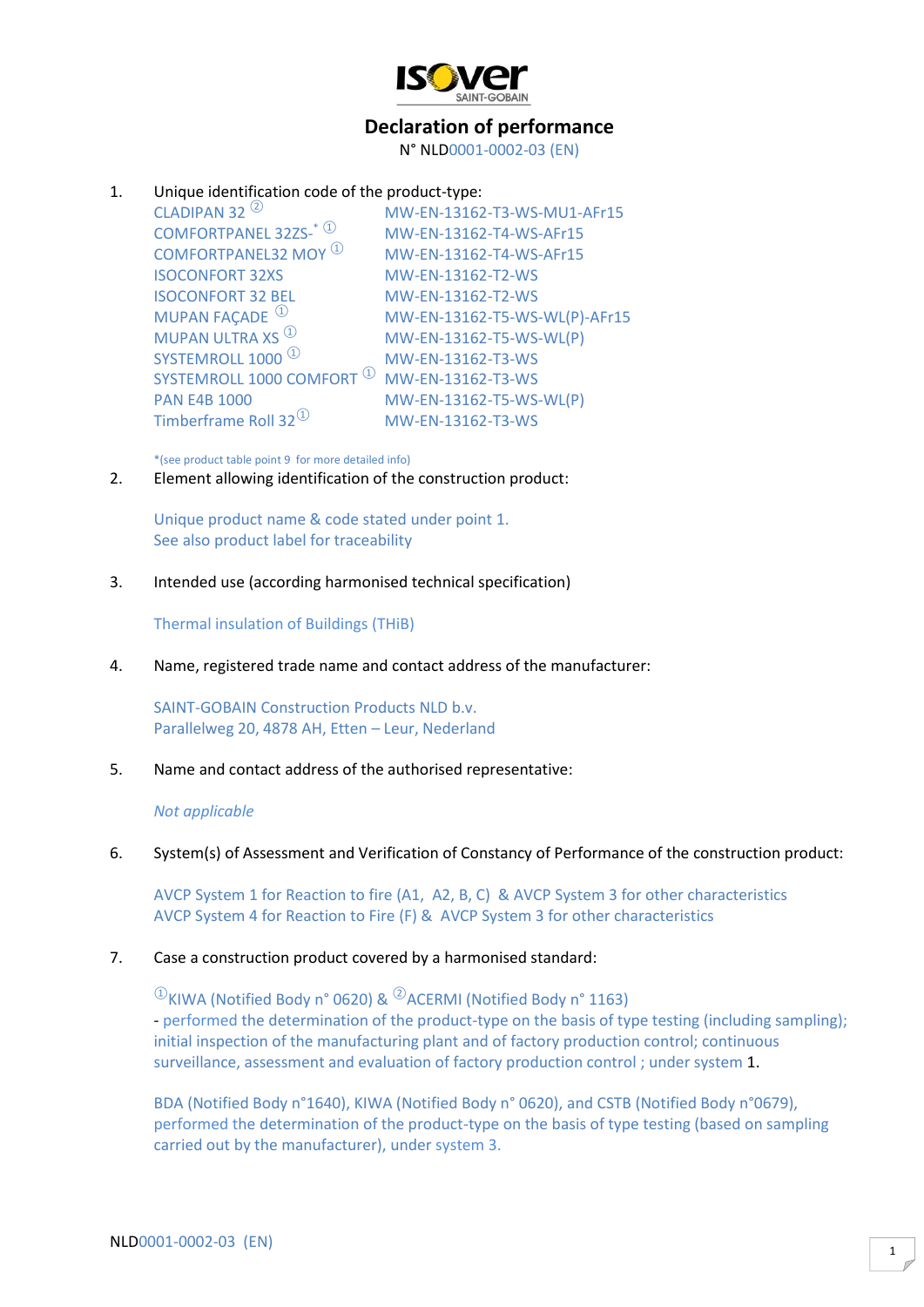8. Case of a construction product for which a European Technical Assessment has been issued:

## Not applicable

## 9. Declared performance:

All characteristics listed in the table hereunder are determined in harmonised standard **EN 13162:2012+A1:2015**

| <b>Essential characteristics</b><br>Requirement clauses in the<br>european standard | <b>CLADIPAN 32</b>           | <b>PAN E4B 1000</b>          |
|-------------------------------------------------------------------------------------|------------------------------|------------------------------|
| Thermal resistance and thermal<br>conductivity (4.2.1)                              |                              | $0.032$ mW/m.K               |
| Thickness (4.2.3)                                                                   | T <sub>3</sub>               | T <sub>5</sub>               |
| Reaction to Fire (4.2.6)                                                            | $A2,s1-d0$                   | $\overline{F}$               |
| Water absorption (4.3.7.1)                                                          | $\leq 1$ kg / m <sup>2</sup> | $\leq 1$ kg / m <sup>2</sup> |
| Water absorption (4.3.7.2)                                                          | <b>NPD</b>                   | $<$ 3 kg / m <sup>2</sup>    |
| Water vapour transmission (4.3.8)                                                   | $\leq 1$                     | <b>NPD</b>                   |
| Release of dangerous substances<br>(4.3.13)                                         | <b>NPD</b>                   | <b>NPD</b>                   |
| Sound absorption (4.3.11)                                                           | <b>NPD</b>                   | <b>NPD</b>                   |
| Dynamic stiffness (4.3.9)                                                           | <b>NPD</b>                   | <b>NPD</b>                   |
| Thickness (4.3.10.2)                                                                | <b>NPD</b>                   | <b>NPD</b>                   |
| Compressability (4.3.10.4)                                                          | <b>NPD</b>                   | <b>NPD</b>                   |
| Air Flow resistivity (4.3.12)                                                       | 15 kPa.s/ $m2$               | NPD.                         |
| Air Flow resistivity (4.3.12)                                                       | 15 kPa.s/ $m2$               | <b>NPD</b>                   |
| Continuous glowing combustion<br>(4.3.15)                                           | <b>NPD</b>                   | <b>NPD</b>                   |
| Compressive stress or compressive<br>strength (4.3.3)                               | <b>NPD</b>                   | <b>NPD</b>                   |
| Point load (4.3.5)                                                                  | <b>NPD</b>                   | <b>NPD</b>                   |
| Durability characteristics (4.2.7) <sup>a,b</sup>                                   | <b>NPD</b>                   | <b>NPD</b>                   |
| Thermal resistance and thermal<br>conductivity $(4.2.1)$ <sup>c</sup>               | <b>NPD</b>                   | NPD.                         |
| Durability characteristics (4.2.7) <sup>d</sup>                                     | <b>NPD</b>                   | <b>NPD</b>                   |
| Tensile strength perpendular to<br>faces $e$ (4.3.4)                                | <b>NPD</b>                   | <b>NPD</b>                   |
| Compressive creep (4.3.6)                                                           | <b>NPD</b>                   | <b>NPD</b>                   |
| CE Designation code                                                                 | MW-EN13162-T3-WS-MU1-AFr15   | MW-EN13162-T5-WS-WL(P)       |
| CE certificatenumber                                                                | 0146                         | system 3                     |

<sup>a</sup> No change in reaction to fire properties for mineral wool products.

<sup>b</sup> The fire performance of mineral wool does not deteriorate with time. The euroclass classification of the product is related to the organic content, which cannot increase in time

 $\textdegree$  Thermal conductivity of mineral wool products does not change with time, experience has shown the fibre structure to be stable and the porossity contains no other gasses than atmospheric air

<sup>d</sup> For dimensional stability thickness only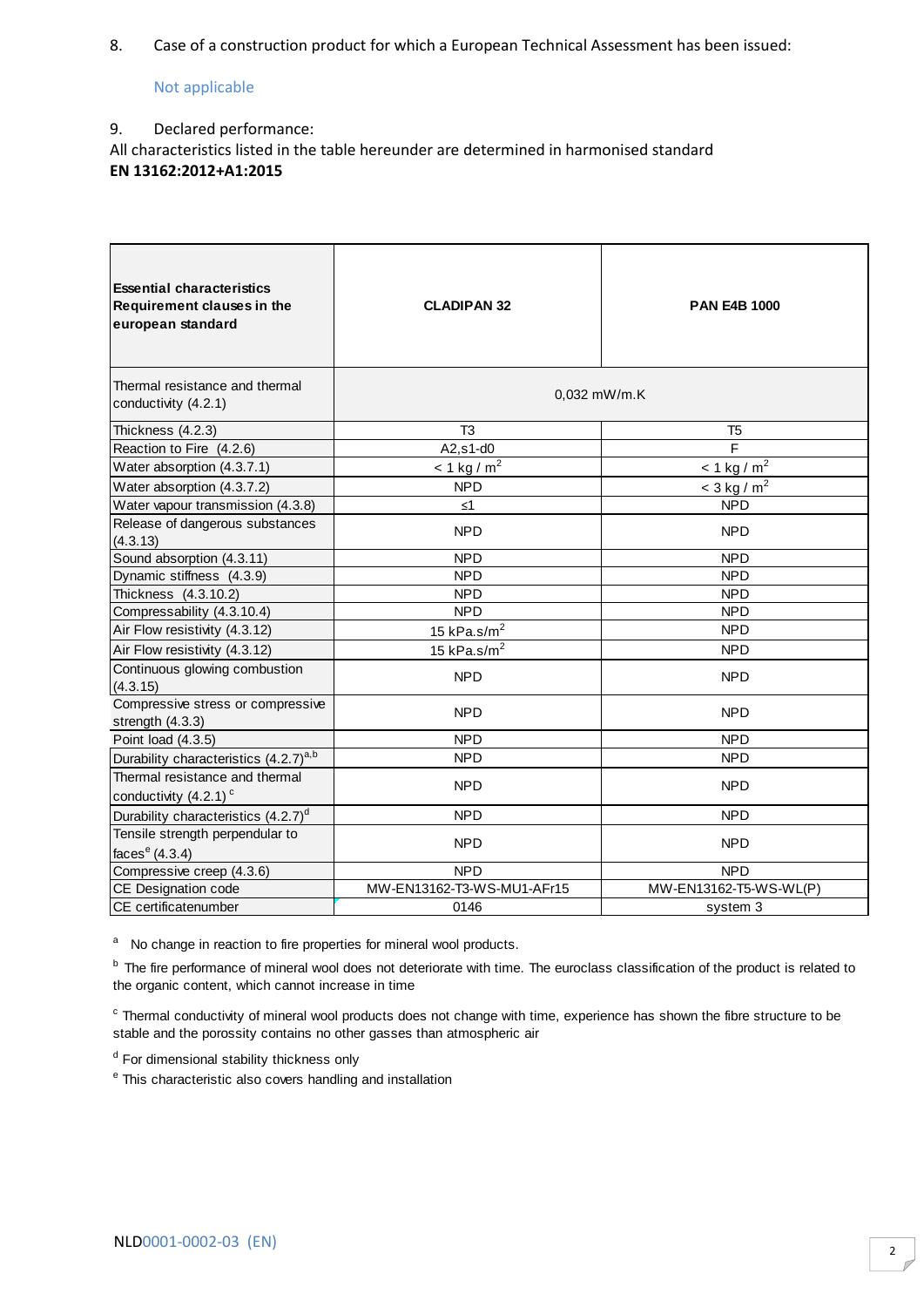| <b>Essential characteristics</b><br>Requirement clauses in the<br>european standard | <b>SYSTEMROLL 1000 COMFORT</b> | <b>COMFORTPANEL32 MOY</b> |
|-------------------------------------------------------------------------------------|--------------------------------|---------------------------|
| Thermal resistance and thermal<br>conductivity (4.2.1)                              | 0.032 mW/m.K                   |                           |
| Thickness (4.2.3)                                                                   | T <sub>3</sub>                 | T <sub>5</sub>            |
| Reaction to Fire (4.2.6)                                                            | A <sub>1</sub>                 | A2-s2,d1                  |
| Water absorption (4.3.7.1)                                                          | $< 1$ kg / m2                  | $< 1$ kg / m <sup>2</sup> |
| Water absorption (4.3.7.2)                                                          | <b>NPD</b>                     | <b>NPD</b>                |
| Water vapour transmission (4.3.8)                                                   | <b>NPD</b>                     | <b>NPD</b>                |
| Release of dangerous substances<br>(4.3.13)                                         | <b>NPD</b>                     | <b>NPD</b>                |
| Sound absorption (4.3.11)                                                           | <b>NPD</b>                     | <b>NPD</b>                |
| Dynamic stiffness (4.3.9)                                                           | <b>NPD</b>                     | <b>NPD</b>                |
| Thickness (4.3.10.2)                                                                | <b>NPD</b>                     | <b>NPD</b>                |
| Compressability (4.3.10.4)                                                          | <b>NPD</b>                     | <b>NPD</b>                |
| Air Flow resistivity (4.3.12)                                                       | <b>NPD</b>                     | 15 kPa.s/ $m2$            |
| Air Flow resistivity (4.3.12)                                                       | <b>NPD</b>                     | 15 kPa.s/ $m2$            |
| Continuous glowing combustion<br>(4.3.15)                                           | <b>NPD</b>                     | <b>NPD</b>                |
| Compressive stress or compressive<br>strength $(4.3.3)$                             | <b>NPD</b>                     | <b>NPD</b>                |
| Point load (4.3.5)                                                                  | <b>NPD</b>                     | <b>NPD</b>                |
| Durability characteristics (4.2.7) <sup>a,b</sup>                                   | <b>NPD</b>                     | <b>NPD</b>                |
| Thermal resistance and thermal<br>conductivity $(4.2.1)$ <sup>c</sup>               | <b>NPD</b>                     | <b>NPD</b>                |
| Durability characteristics (4.2.7) <sup>d</sup>                                     | <b>NPD</b>                     | <b>NPD</b>                |
| Tensile strength perpendular to<br>faces $e(4.3.4)$                                 | <b>NPD</b>                     | <b>NPD</b>                |
| Compressive creep (4.3.6)                                                           | <b>NPD</b>                     | <b>NPD</b>                |
| CE Designation code                                                                 | MW-EN13162-T3-WS               | MW-EN13162-T4-WS-AFr15    |
| CE certificatenumber                                                                | 41520                          | 41539                     |

<sup>b</sup> The fire performance of mineral wool does not deteriorate with time. The euroclass classification of the product is related to the organic content, which cannot increase in time

 $\textdegree$  Thermal conductivity of mineral wool products does not change with time, experience has shown the fibre structure to be stable and the porossity contains no other gasses than atmospheric air

<sup>d</sup> For dimensional stability thickness only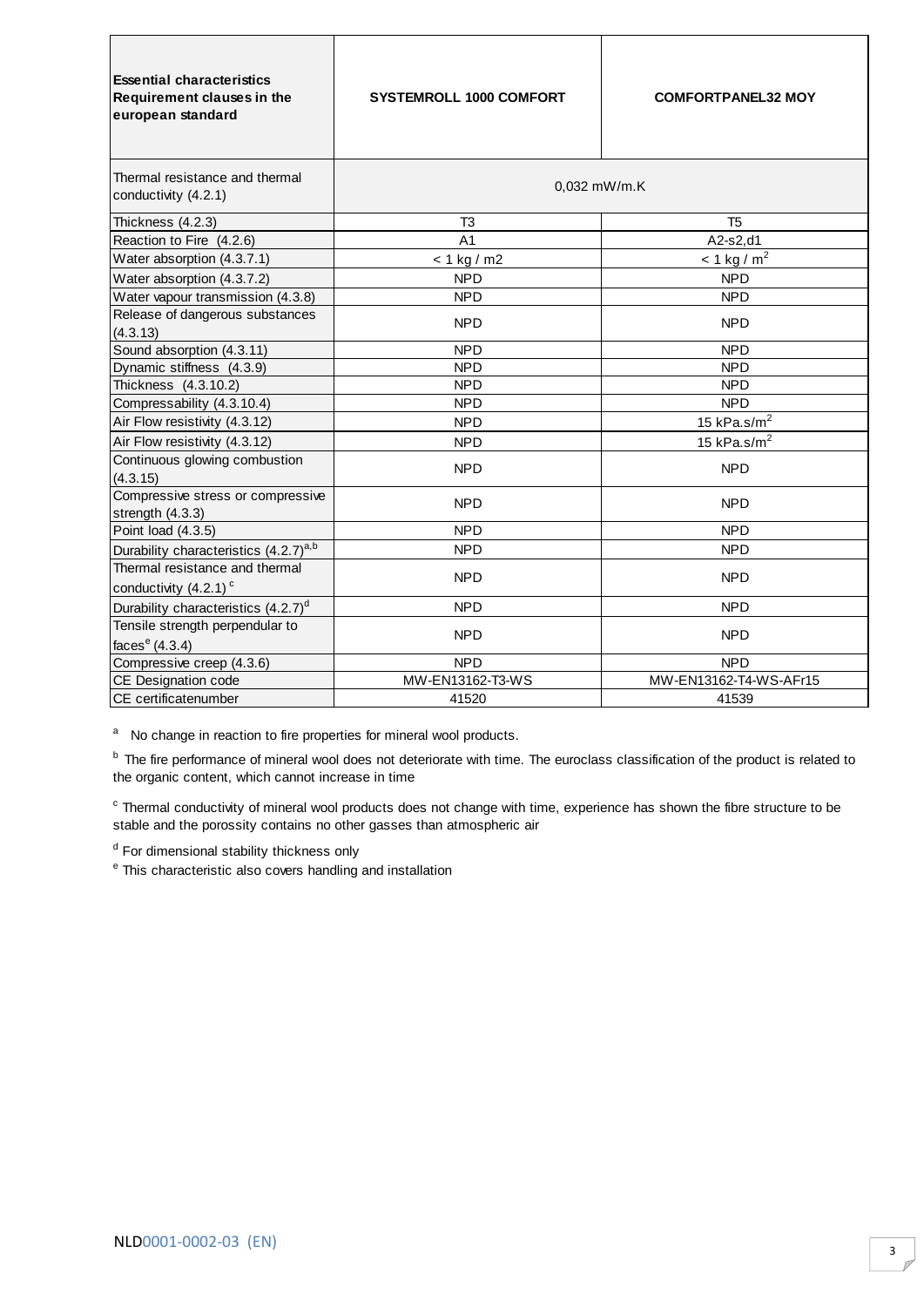| <b>Essential characteristics</b><br>Requirement clauses in the<br>european standard | <b>MUPAN ULTRA XS</b>     | <b>SYSTEMROLL 1000</b>    |
|-------------------------------------------------------------------------------------|---------------------------|---------------------------|
| Thermal resistance and thermal<br>conductivity (4.2.1)                              | 0.032 mW/m.K              |                           |
| Thickness (4.2.3)                                                                   | T <sub>5</sub>            | T3                        |
| Reaction to Fire (4.2.6)                                                            | A <sub>1</sub>            | A <sub>1</sub>            |
| Water absorption (4.3.7.1)                                                          | $< 1$ kg / m <sup>2</sup> | $< 1$ kg / m <sup>2</sup> |
| Water absorption (4.3.7.2)                                                          | $<$ 3 kg / m <sup>2</sup> | <b>NPD</b>                |
| Water vapour transmission (4.3.8)                                                   | <b>NPD</b>                | <b>NPD</b>                |
| Release of dangerous substances<br>(4.3.13)                                         | <b>NPD</b>                | <b>NPD</b>                |
| Sound absorption (4.3.11)                                                           | <b>NPD</b>                | <b>NPD</b>                |
| Dynamic stiffness (4.3.9)                                                           | <b>NPD</b>                | <b>NPD</b>                |
| Thickness (4.3.10.2)                                                                | <b>NPD</b>                | <b>NPD</b>                |
| Compressability (4.3.10.4)                                                          | <b>NPD</b>                | <b>NPD</b>                |
| Air Flow resistivity (4.3.12)                                                       | <b>NPD</b>                | <b>NPD</b>                |
| Air Flow resistivity (4.3.12)                                                       | <b>NPD</b>                | <b>NPD</b>                |
| Continuous glowing combustion<br>(4.3.15)                                           | <b>NPD</b>                | <b>NPD</b>                |
| Compressive stress or compressive<br>strength (4.3.3)                               | <b>NPD</b>                | <b>NPD</b>                |
| Point load (4.3.5)                                                                  | <b>NPD</b>                | <b>NPD</b>                |
| Durability characteristics (4.2.7) <sup>a,b</sup>                                   | <b>NPD</b>                | <b>NPD</b>                |
| Thermal resistance and thermal<br>conductivity (4.2.1) <sup>c</sup>                 | <b>NPD</b>                | <b>NPD</b>                |
| Durability characteristics (4.2.7) <sup>d</sup>                                     | <b>NPD</b>                | <b>NPD</b>                |
| Tensile strength perpendular to                                                     | <b>NPD</b>                | <b>NPD</b>                |
| faces $e(4.3.4)$                                                                    |                           |                           |
| Compressive creep (4.3.6)                                                           | <b>NPD</b>                | <b>NPD</b>                |
| CE Designation code                                                                 | MW-EN13162-T5-WS-WL(P)    | MW-EN13162-T3-WS          |
| CE certificatenumber                                                                | 48459                     | 41520                     |

<sup>b</sup> The fire performance of mineral wool does not deteriorate with time. The euroclass classification of the product is related to the organic content, which cannot increase in time

 $\textdegree$  Thermal conductivity of mineral wool products does not change with time, experience has shown the fibre structure to be stable and the porossity contains no other gasses than atmospheric air

<sup>d</sup> For dimensional stability thickness only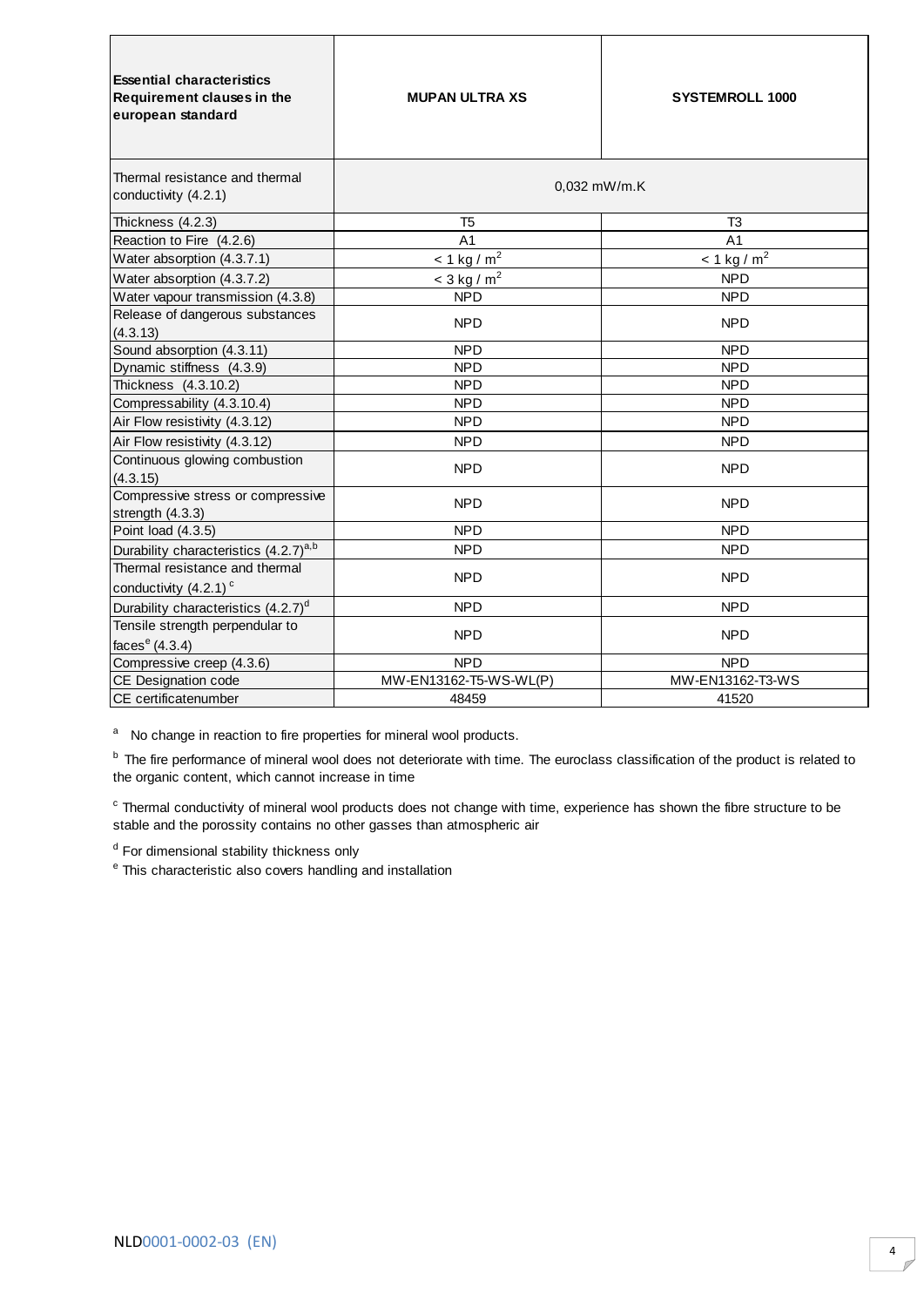| <b>Essential characteristics</b><br>Requirement clauses in the<br>european standard | <b>ISOCONFORT 32 BEL</b>  | <b>ISOCONFORT 32XS</b>    |
|-------------------------------------------------------------------------------------|---------------------------|---------------------------|
| Thermal resistance and thermal<br>conductivity (4.2.1)                              | 0.032 mW/m.K              |                           |
| Thickness (4.2.3)                                                                   | T <sub>2</sub>            | T <sub>2</sub>            |
| Reaction to Fire (4.2.6)                                                            | F                         | F                         |
| Water absorption (4.3.7.1)                                                          | $< 1$ kg / m <sup>2</sup> | $< 1$ kg / m <sup>2</sup> |
| Water absorption (4.3.7.2)                                                          | <b>NPD</b>                | <b>NPD</b>                |
| Water vapour transmission (4.3.8)                                                   | <b>NPD</b>                |                           |
| Release of dangerous substances<br>(4.3.13)                                         | <b>NPD</b>                | <b>NPD</b>                |
| Sound absorption (4.3.11)                                                           | <b>NPD</b>                | <b>NPD</b>                |
| Dynamic stiffness (4.3.9)                                                           | <b>NPD</b>                | <b>NPD</b>                |
| Thickness (4.3.10.2)                                                                | <b>NPD</b>                | <b>NPD</b>                |
| Compressability (4.3.10.4)                                                          | <b>NPD</b>                | <b>NPD</b>                |
| Air Flow resistivity (4.3.12)                                                       | <b>NPD</b>                | <b>NPD</b>                |
| Air Flow resistivity (4.3.12)                                                       | <b>NPD</b>                | <b>NPD</b>                |
| Continuous glowing combustion<br>(4.3.15)                                           | <b>NPD</b>                | <b>NPD</b>                |
| Compressive stress or compressive<br>strength $(4.3.3)$                             | <b>NPD</b>                | <b>NPD</b>                |
| Point load (4.3.5)                                                                  | <b>NPD</b>                | <b>NPD</b>                |
| Durability characteristics (4.2.7) <sup>a,b</sup>                                   | <b>NPD</b>                | <b>NPD</b>                |
| Thermal resistance and thermal<br>conductivity $(4.2.1)$ <sup>c</sup>               | <b>NPD</b>                | <b>NPD</b>                |
| Durability characteristics (4.2.7) <sup>d</sup>                                     | <b>NPD</b>                | <b>NPD</b>                |
| Tensile strength perpendular to<br>faces $e(4.3.4)$                                 | <b>NPD</b>                | <b>NPD</b>                |
| Compressive creep (4.3.6)                                                           | <b>NPD</b>                | <b>NPD</b>                |
| CE Designation code                                                                 | MW-EN13162-T2-WS          | MW-EN13162-T2-WS          |
| CE certificatenumber                                                                | system 3                  | system 3                  |

<sup>b</sup> The fire performance of mineral wool does not deteriorate with time. The euroclass classification of the product is related to the organic content, which cannot increase in time

 $\textdegree$  Thermal conductivity of mineral wool products does not change with time, experience has shown the fibre structure to be stable and the porossity contains no other gasses than atmospheric air

<sup>d</sup> For dimensional stability thickness only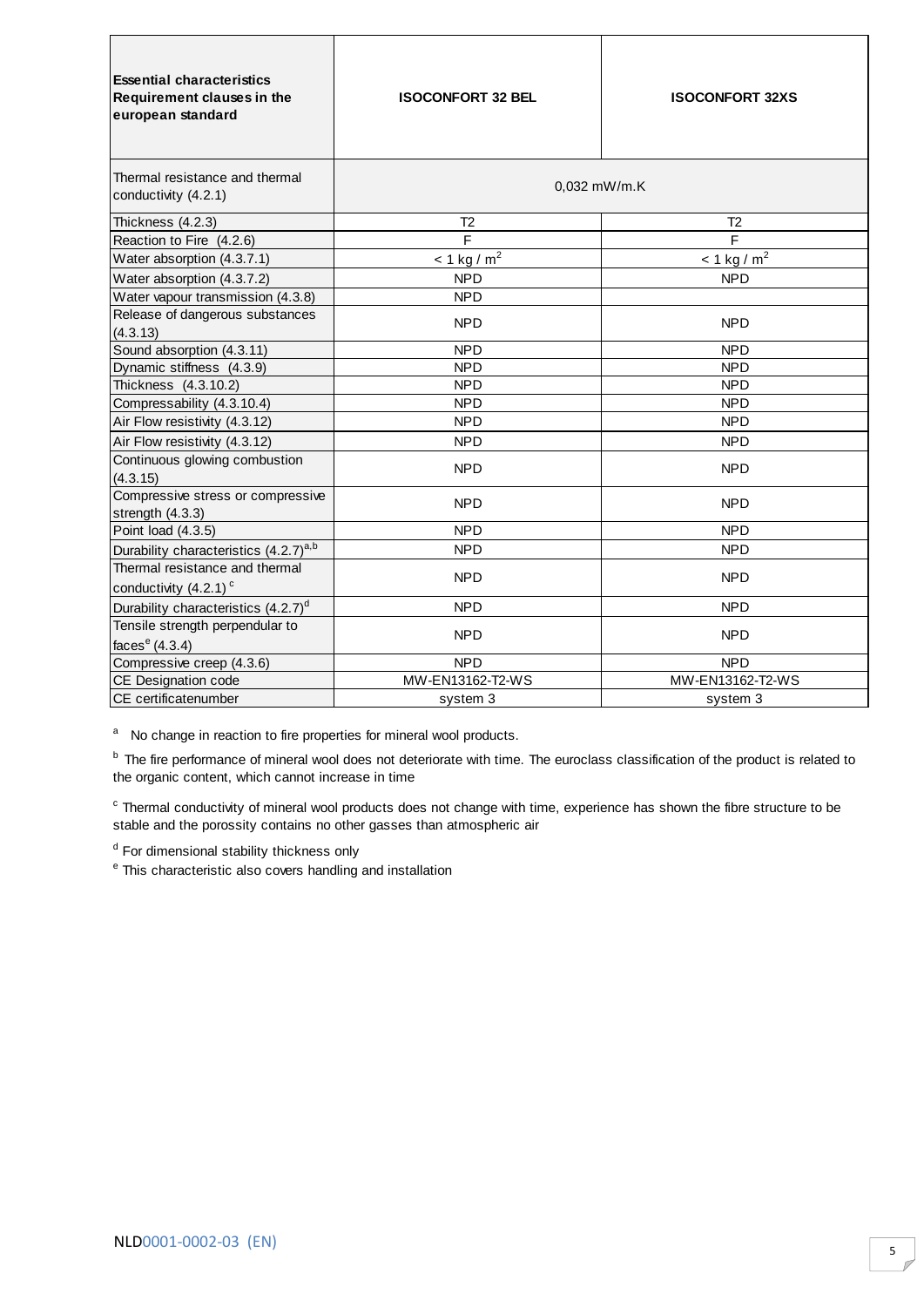| <b>Essential characteristics Requirement</b><br>clauses in the european standard | <b>COMFORTPANEL 32ZS-*</b> | <b>MUPAN FACADE</b>          |
|----------------------------------------------------------------------------------|----------------------------|------------------------------|
| Thermal resistance and thermal<br>conductivity (4.2.1)                           |                            | 0.032 mW/m.K                 |
| Thickness (4.2.3)                                                                | T <sub>4</sub>             | T <sub>5</sub>               |
| Reaction to Fire (4.2.6)                                                         | A2-s2.d0                   | A <sub>1</sub>               |
| Water absorption (4.3.7.1)                                                       | $< 1$ kg / m <sup>2</sup>  | $< 1$ kg / m <sup>2</sup>    |
| Water absorption (4.3.7.2)                                                       | <b>NPD</b>                 | $<$ 3 kg / m <sup>2</sup>    |
| Water vapour transmission (4.3.8)                                                | <b>NPD</b>                 | <b>NPD</b>                   |
| Release of dangerous substances (4.3.13)                                         | <b>NPD</b>                 | <b>NPD</b>                   |
| Sound absorption (4.3.11)                                                        | <b>NPD</b>                 | <b>NPD</b>                   |
| Dynamic stiffness (4.3.9)                                                        | <b>NPD</b>                 | <b>NPD</b>                   |
| Thickness (4.3.10.2)                                                             | <b>NPD</b>                 | <b>NPD</b>                   |
| Compressability (4.3.10.4)                                                       | <b>NPD</b>                 | <b>NPD</b>                   |
| Air Flow resistivity (4.3.12)                                                    | 15 kPa.s/ $m2$             | 15 kPa.s/ $m2$               |
| Air Flow resistivity (4.3.12)                                                    | 15 kPa.s/ $m2$             | 15 kPa.s/ $m2$               |
| Continuous glowing combustion (4.3.15)                                           | <b>NPD</b>                 | <b>NPD</b>                   |
| Compressive stress or compressive<br>strength (4.3.3)                            | <b>NPD</b>                 | <b>NPD</b>                   |
| Point load (4.3.5)                                                               | <b>NPD</b>                 | <b>NPD</b>                   |
| Durability characteristics (4.2.7) <sup>a,b</sup>                                | <b>NPD</b>                 | <b>NPD</b>                   |
| Thermal resistance and thermal                                                   | <b>NPD</b>                 | <b>NPD</b>                   |
| conductivity (4.2.1) <sup>c</sup>                                                |                            |                              |
| Durability characteristics (4.2.7) <sup>d</sup>                                  | <b>NPD</b>                 | <b>NPD</b>                   |
| Tensile strength perpendular to faces <sup>e</sup><br>(4.3.4)                    | <b>NPD</b>                 | <b>NPD</b>                   |
| Compressive creep (4.3.6)                                                        | <b>NPD</b>                 | <b>NPD</b>                   |
| CE Designation code                                                              | MW-EN13162-T4-WS-AFr15     | MW-EN13162-T5-WS-WL(P)-AFr15 |
| CE certificatenumber                                                             | 41539                      | 41534                        |

 $<sup>b</sup>$  The fire performance of mineral wool does not deteriorate with time. The euroclass classification of the</sup> product is related to the organic content, which cannot increase in time

<sup>c</sup> Thermal conductivity of mineral wool products does not change with time, experience has shown the fibre structure to be stable and the porossity contains no other gasses than atmospheric air

<sup>d</sup> For dimensional stability thickness only

<sup>e</sup> This characteristic also covers handling and installation

\* Multiple ZS- codes referring to height of the cut (ZS2, ZS4, ZS6, ZS7 & ZS9)